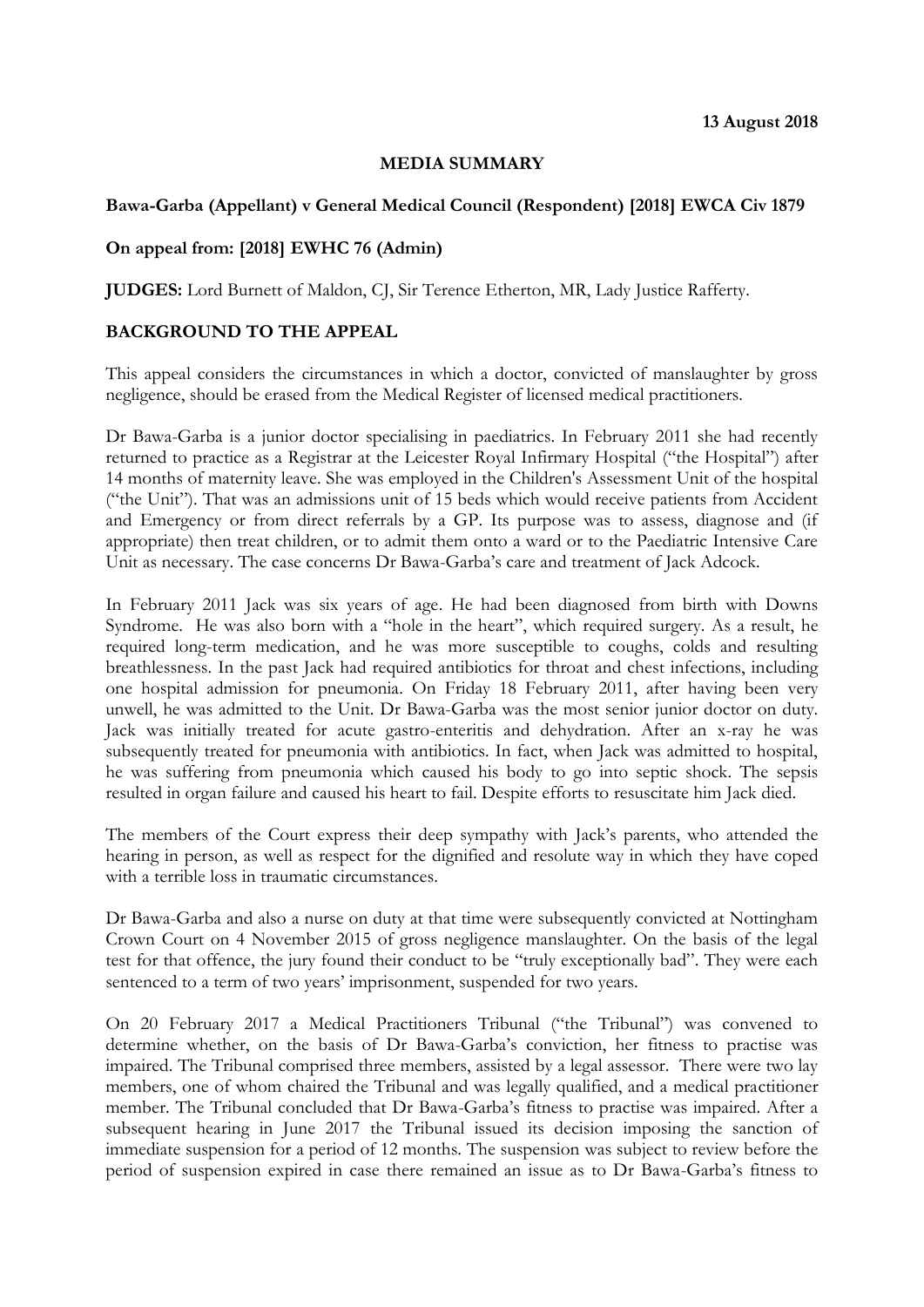practise. The Tribunal rejected as a disproportionate sanction the erasure of Dr Bawa-Garba's name from the Medical Register.

The General Medical Council appealed the Tribunal's sanction to the Divisional Court of the Queen's Bench Division of the High Court. The Divisional Court held that the Tribunal's decision was not consistent with, and did not respect, the verdict of the jury that Dr Bawa-Garba's conduct was "truly exceptionally bad". The Divisional Court considered that the Tribunal had been wrong to take into account that there were systemic failings of the Hospital and that Dr Bawa-Garba shared with others the responsibility for failings in the care and treatment of Jack. The Divisional Court concluded that, in view of the decision of the jury as to Dr Bawa-Garba's personal culpability, the Tribunal was wrong to think that public confidence in the profession could be maintained by any sanction short of erasure from the Medical Register. The Divisional Court, therefore, quashed the order of suspension of the Tribunal and substituted an order of erasure.

# **JUDGMENT**

The Court of Appeal unanimously allows the appeal. It holds that the Divisional Court was wrong to interfere with the decision of the Tribunal. The Court of Appeal sets aside the order of the Divisional Court that Dr Bawa-Garba should be erased from the Medical Register and restores the order of the Tribunal that she be suspended from practice for 12 months subject to review

# **REASONS FOR THE JUDGMENT**

The decision of the Tribunal that suspension rather than erasure was an appropriate sanction for the failings of Dr Bawa-Garba, which led to her conviction for gross negligence manslaughter, was not a decision of fact or law but an evaluative decision based on many factors. It is the type of decision which has been described as a kind of jury question about which reasonable people may reasonably disagree. An appeal court should generally be cautious before interfering with such an evaluative decision. That caution applies with particular force in the case of a specialist adjudicative body, such as the Tribunal. An appeal court should only interfere with such an evaluative decision if (1) there was an error of principle in carrying out the evaluation, or (2) for any other reason, the evaluation was wrong, in the sense that it was a decision which fell outside the bounds of what the adjudicative body could properly and reasonably decide **[60-67]**. Neither of those grounds applies in the present case.

The Tribunal did not reduce the level of Dr Bawa-Garba's culpability below that which had been found by the jury and established by her conviction, namely that her failings in her care and treatment of Jack were "truly exceptionally bad", by taking into account evidence of systemic failings of the Hospital and the failings of others **[70-71 and 74]**. First, as Mr Justice Nicol said in his sentencing remarks at the criminal trial, there was a limit to how far systemic failings of the Hospital and the failings of others could be explored in the trial **[74-75]**, the focus of which was on the personal actions of Dr Bawa-Garba and their contribution to Jack's death. Second, the criminal court and the Tribunal were different bodies, with different functions, addressing different questions and at different times. The jury was concerned with Dr Bawa-Garba's guilt or absence of guilt having regard to her personal past conduct. The task of the Tribunal, looking to the future, was to decide what sanction would most appropriately meet the overriding objective of protecting the public **[76]**. Third, there are different degrees of culpability which are capable of satisfying the requirement of gross or severe negligence for a conviction of gross negligence manslaughter. That is reflected in the range of penal sentences that are available, depending on the particular facts of the case. The sentence imposed by Mr Justice Nicol at the criminal trial was at the lightest end of the sentencing range for the offence. In passing that sentence he took into